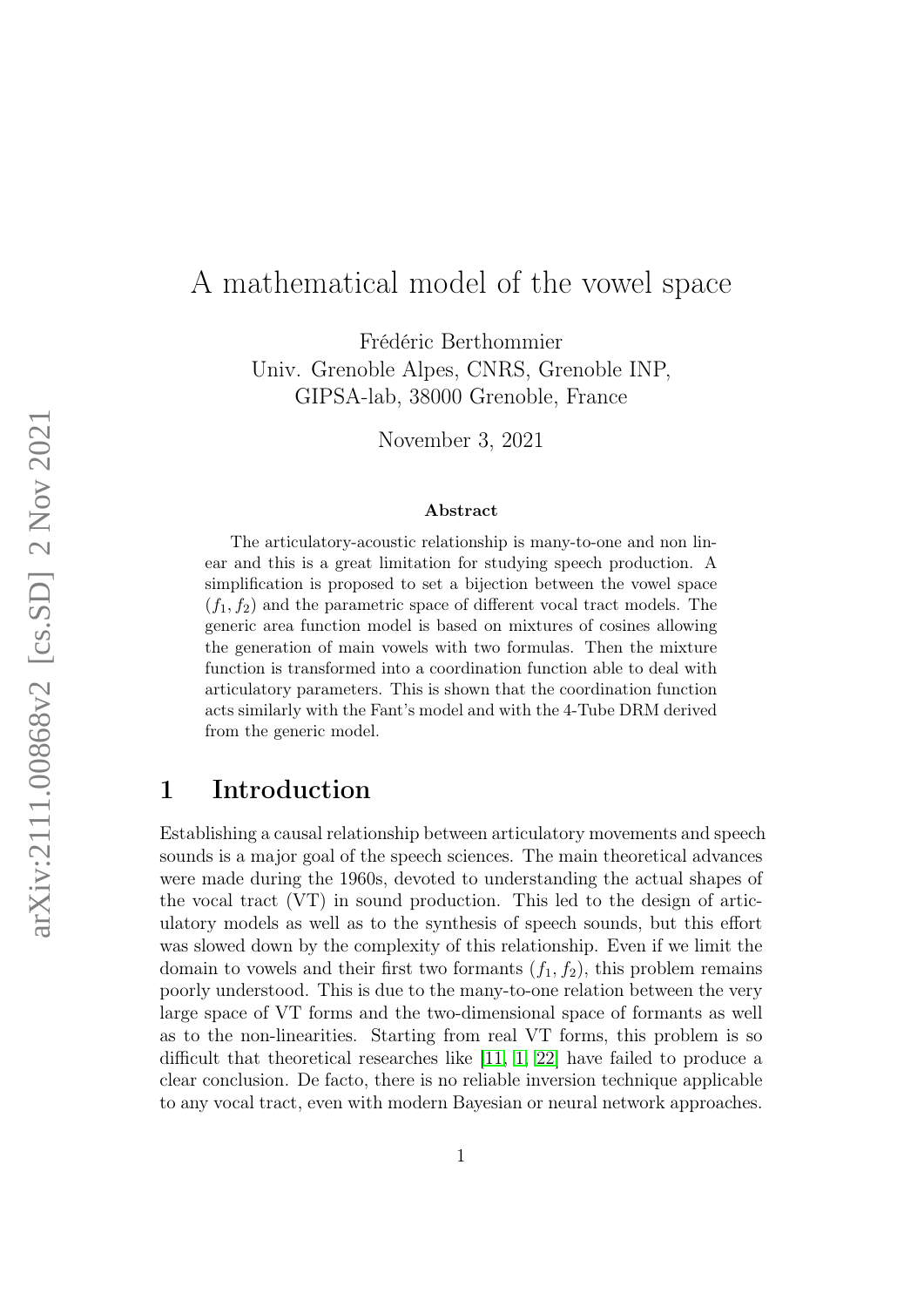We are therefore unable to clearly understand how speech evolved from the shapes of the monkey vocal tract, or to understand how movements are generated by the brain to control the vocal tract. This lack of understanding is at the root of long-standing conflicts such as the one examined and seemingly closed by [\[6\]](#page-10-1). After the development of articulatory models such as Maeda's or Mermelstein's, the community split into two approaches: those who work directly with the area function to synthesize speech sounds and those who work with human-like models controlled by articulatory parameters. Both fields have thus seen many advances, but without much convergence. Until today, only the first approach has allowed to realize a bijection between the parametric space of the area function and the vowel space  $(f_1, f_2)$  [\[7,](#page-10-2) [17\]](#page-11-1). The aim of this paper is to revisit the roots in order to construct a link with articulatory modelling and to understand which causality and structure these models share. First, the technique adopted in section [2](#page-1-0) avoids real VT data in order to perfectly control the area function. This allows for a generation of vowel spaces that are formed from a seed of three well chosen vectors and not empirical functions derived from data as in [\[17\]](#page-11-1). In section [3,](#page-2-0) the simplest model, which we call the generic model, allows the synthesis of 8 vowels with two concise formulas having 2 variables and length as the only static parameter. Since the vowel space is filled from its periphery and not generated recurrently from its center as in [\[7\]](#page-10-2), the use of the sensitivity function [\[9\]](#page-11-2) is avoided. Thus, we free ourselves from any consideration of the validity of this principle and the generic model can acquire the status of an independent mathematical object. Moreover, the first generative function, which we call the three-phase mixing function, is transformed in section [4](#page-4-0) into a more comprehensible coordination function. This is the coordination of human-like articulators, which is tested in section [5](#page-5-0) with a 4-tube model controlled by articulatory parameters. The seed of this model is created according to intuitive principles. Comparison with the DRM [\[13\]](#page-11-3), a well-known 4-tube model here derived from the generic model, provides insight into the role played by the coordination function in reducing the many-to-one relationship.

# <span id="page-1-0"></span>2 The three-phase mixing function

A generative function  $P(\theta)$  is constructed with the principle of the Gibbs triangle used in chemistry for the representation of ternary mixtures of components [\[21\]](#page-12-1). The dimension of this graph is reduced to two because the three proportions  $a, b$  and  $c$  are reduced to a constant  $K$  fixed at 1 and the components are located at the three corners of the triangle. Since the vowel space is also considered a triangle with the extreme vowels [u,a,i] at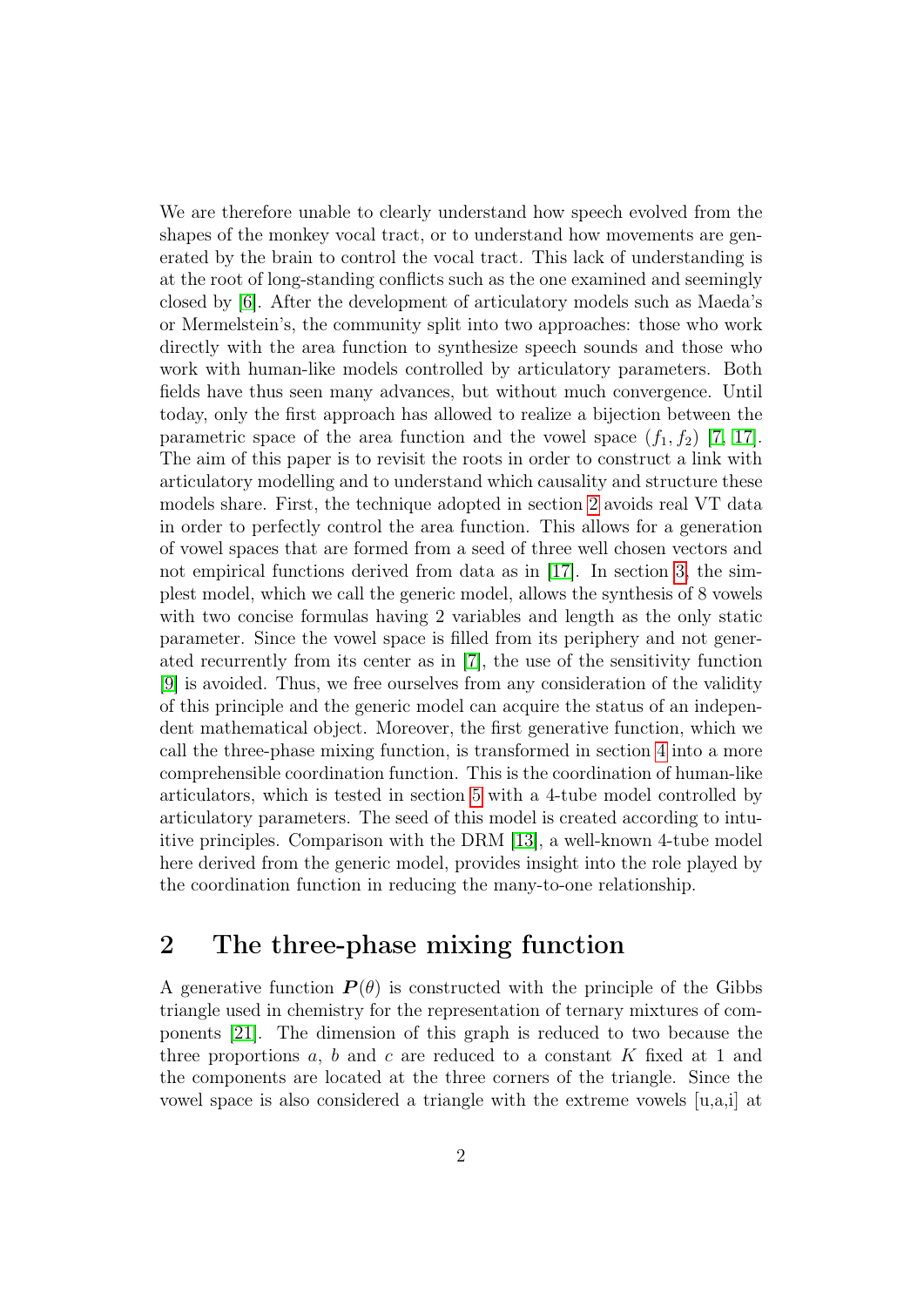the corners (see  $[6]$ ) and the neutral vowel  $[9]$  at the center, the generative function of the vocal tract shapes takes three vectors corresponding to these vowels as input and defines the neutral vowel as their average. While the acoustic space is a triangle, the vocal tract shape space (VT) will be defined as a circular domain with a center, this for each scalar value of a vector. Each vector of a cycle including the three vectors  $\{\mathbf{i}, \mathbf{j}, \mathbf{k}\}\$ is given by the three-phase mixing function according to its angle  $\theta$ :

<span id="page-2-1"></span>
$$
\boldsymbol{P}(\theta) = \frac{1}{3} \left( \boldsymbol{i} + \boldsymbol{j} + \boldsymbol{k} \right) + \frac{2}{3} \left( \boldsymbol{i} \cos(\theta - \frac{\pi}{3}) + \boldsymbol{j} \cos(\theta - \pi) + \boldsymbol{k} \cos(\theta - \frac{5\pi}{3}) \right) \tag{1}
$$

The first property of this function is to verify  $P(\frac{\pi}{3})$  $\left(\frac{\pi}{3}\right) \,=\, \bm{i}, \,\, \bm{P}(\pi) \,=\, \bm{j} \,\,\, \mathrm{and}$  $\bm{P}(\frac{5\pi}{3}$  $\frac{5\pi}{3}$  = **k** and setting  $\Omega = \frac{1}{3}$  $\frac{1}{3}(\boldsymbol{i} + \boldsymbol{j} + \boldsymbol{k})$ , the Eq. [\(1\)](#page-2-1) is rewritten:

<span id="page-2-2"></span>
$$
\mathbf{P}(\theta) = \mathbf{\Omega} + \frac{2}{3} \left( \mathbf{i} \left( \cos \theta \cos \frac{\pi}{3} + \sin \theta \sin \frac{\pi}{3} \right) - \mathbf{j} \cos \theta \right. \\
\left. + \mathbf{k} \left( \cos \theta \cos \frac{5\pi}{3} + \sin \theta \sin \frac{5\pi}{3} \right) \right), \\
\rightarrow \mathbf{P}(\theta) = \mathbf{\Omega} + \frac{2}{3} \left( \left( \mathbf{i} + \mathbf{k} \right) \cos \frac{\pi}{3} - \mathbf{j} \right) \cos \theta + \left( \mathbf{i} - \mathbf{k} \right) \sin \frac{\pi}{3} \sin \theta \right). \tag{2b}
$$

This function is used as a generator of closed-open tube shapes, considering that  $\{\boldsymbol{i}, \boldsymbol{j}, \boldsymbol{k}\}$  are the vectors defining the shapes of the tubes producing  $[u, a, i]$ placed at given angles  $\theta \in \{\frac{\pi}{3}, \pi, \frac{5\pi}{3}\}\$  of an equilateral triangle. The angle  $\theta$ varies from 0 to  $2\pi$  in order to mix these components. Having a triangle on one side and a circle on the other is a main support for this paper. The aim is to address the nonlinear and multiple characteristics of the articulatoryacoustic relationship and to obtain a bijection between a large space  $(f_1, f_2)$ of formant frequencies and a domain included in the very large VT shape space. This domain is constrained to incorporate the configurations of the 3 extreme vowels and to establish a continuum between them.

## <span id="page-2-0"></span>3 The generic vocal tract model

Following the distinction proposed by [\[18\]](#page-11-4) between VT modeling approaches, the objective here is to explore the formal counterpart of the empirical studies conducted by most researchers. The vectors  $\{\boldsymbol{i}, \boldsymbol{j}, \boldsymbol{k}\}\$ are chosen from a theoretical point of view and not in close relation to real forms of VT. The first objective is to establish a link between the physics of closed-open tubes and the structure of the vowel space, and then to propose a unification of the two approaches. [\[15\]](#page-11-5) established from Ehrenfest's theorem  $\frac{\delta f_i}{f_i} = \frac{\delta E_i}{E_i}$  $\frac{\partial E_i}{E_i}$  that for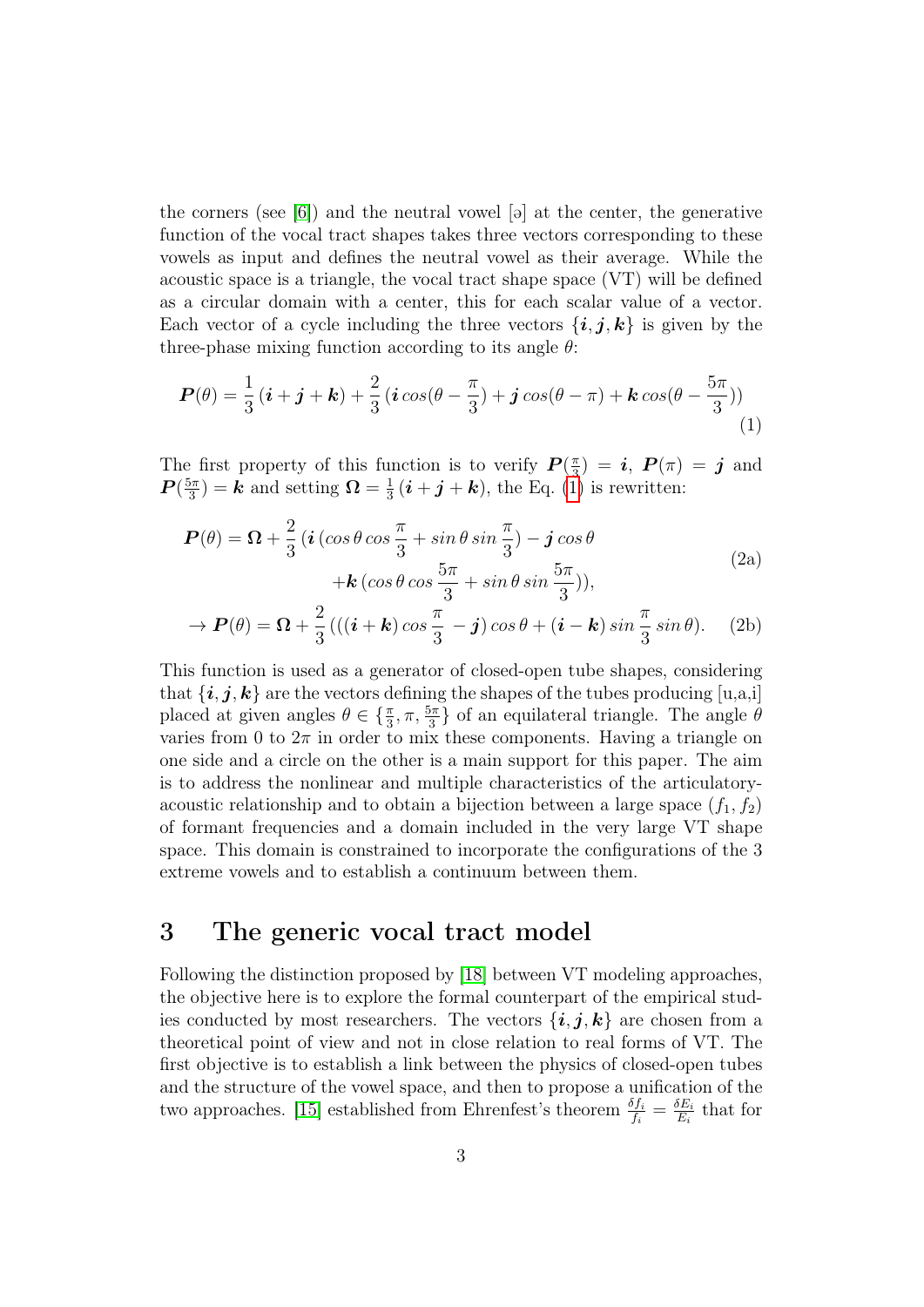small perturbations of the neutral tube, the first 2 odd cosine Fourier coefficients of the area function are related to the resonant frequency variations:  $\delta f_i$  $\frac{\delta f_i}{f_i}=-\frac{1}{2}$  $\frac{1}{2}a_i$  (a<sub>1</sub> being the amplitude of  $cos(\frac{\pi x}{L})$  $\frac{\pi x}{L}$ ) and  $a_2$  of  $cos(\frac{3\pi x}{L})$  $\frac{(\pi x)}{L})$ ). This has  $a$  physical meaning independent of a specific transfer function between the VT shape space and the acoustic space, and others [\[12,](#page-11-6) [11\]](#page-11-0) have derived the same relation from Webster's Horn equation after [\[19\]](#page-11-7). Let us evaluate these terms in the three-phase mixtures provided by Eq. [1.](#page-2-1) To simplify the mathematical expressions,  $cos(\frac{\pi x}{L})$  $\frac{\pi x}{L}$ ) is renamed to  $v_1$  and  $cos(\frac{3\pi x}{L})$  $\left(\frac{\pi x}{L}\right)$  to  $v_2$ . Then  ${i, j, k}$  are defined as  ${\overline{1 + v_1 + v_2, 1 - 2v_1, 1 + v_1 - v_2}}$ . These are the simplest components compatible with the three-phase mixing function Eq. [1](#page-2-1) and at the same time able to maximize and minimize the first two frequency resonances by extrapolation of the Schroeder-Ehrenfest relation. First, this function satisfies the condition  $\Omega = \frac{1}{3}$  $\frac{1}{3}(\boldsymbol{i} + \boldsymbol{j} + \boldsymbol{k}) = 1$ . Then, these terms are introduced in Eq. [2b](#page-2-2) to identify  $a_1(\theta)$  and  $a_2(\theta)$ :

$$
P(\theta) = 1 + \frac{2}{3} \left( (1 + v_1 + v_2 + 1 + v_1 - v_2) \cos \frac{\pi}{3} - 1 + 2 v_1 \right) \cos \theta + \frac{2}{3} \left( 1 + v_1 + v_2 - 1 - v_1 + v_2 \right) \sin \frac{\pi}{3} \sin \theta,
$$
\n(3a)

$$
\rightarrow \mathbf{P}(\theta) = \mathbf{1} + 2\,\mathbf{v}_1\cos\theta + \frac{4}{3}\,\mathbf{v}_2\sin\frac{\pi}{3}\sin\theta,\tag{3b}
$$

<span id="page-3-1"></span>then 
$$
a_1(\theta) = 2 \cos \theta
$$
,  $a_2(\theta) = \frac{4}{3} \sin \frac{\pi}{3} \sin \theta$  with  $\mathbf{P}(\theta) = \mathbf{1} + a_1(\theta) \mathbf{v}_1 + a_2(\theta) \mathbf{v}_2$ .  
(3c)

For main vowel synthesis, there is no other parameter than the length  $L$  given in  $cm$  and the amplitude is already scaled in  $cm<sup>2</sup>$ . A suitable soft rectifier Eq. [4b](#page-3-0) is applied to the continuous functions  $P(x, \theta)$  arising from Eq. [3c](#page-3-1) to obtain positive valued area functions  $A(x, \theta)$ . This is the only explicit nonlinearity introduced in the model that can distort the Schroeder-Ehrenfest relation away from the neutral tube. These are sampled to apply the transfer function of a transmission line model. For the present simulations, we chose the Badin and Fant model [\[2\]](#page-10-3) defined as lossless. The choice of transmission line model is not critical to reproduce the present results with these equations. For the sampling rate, a large value of  $n \geq 100$  tubelets of length  $\frac{L}{n}$  is preferable to avoid the distortions introduced at this stage. The length L is fixed at 17.5 cm for comparison with other works. The resulting concise vowel equation is as follows:

$$
\begin{cases} A(x,\theta) = expif(1 + a_1(\theta)cos(\frac{\pi x}{L}) + a_2(\theta)cos(\frac{3\pi x}{L})), \end{cases}
$$
 (4a)

$$
\text{if } (y < 1) \text{ then } \exp\{f(y) = \exp(y - 1)\text{ else } \exp\{f(y) = y. \tag{4b}\}
$$

<span id="page-3-2"></span><span id="page-3-0"></span>∢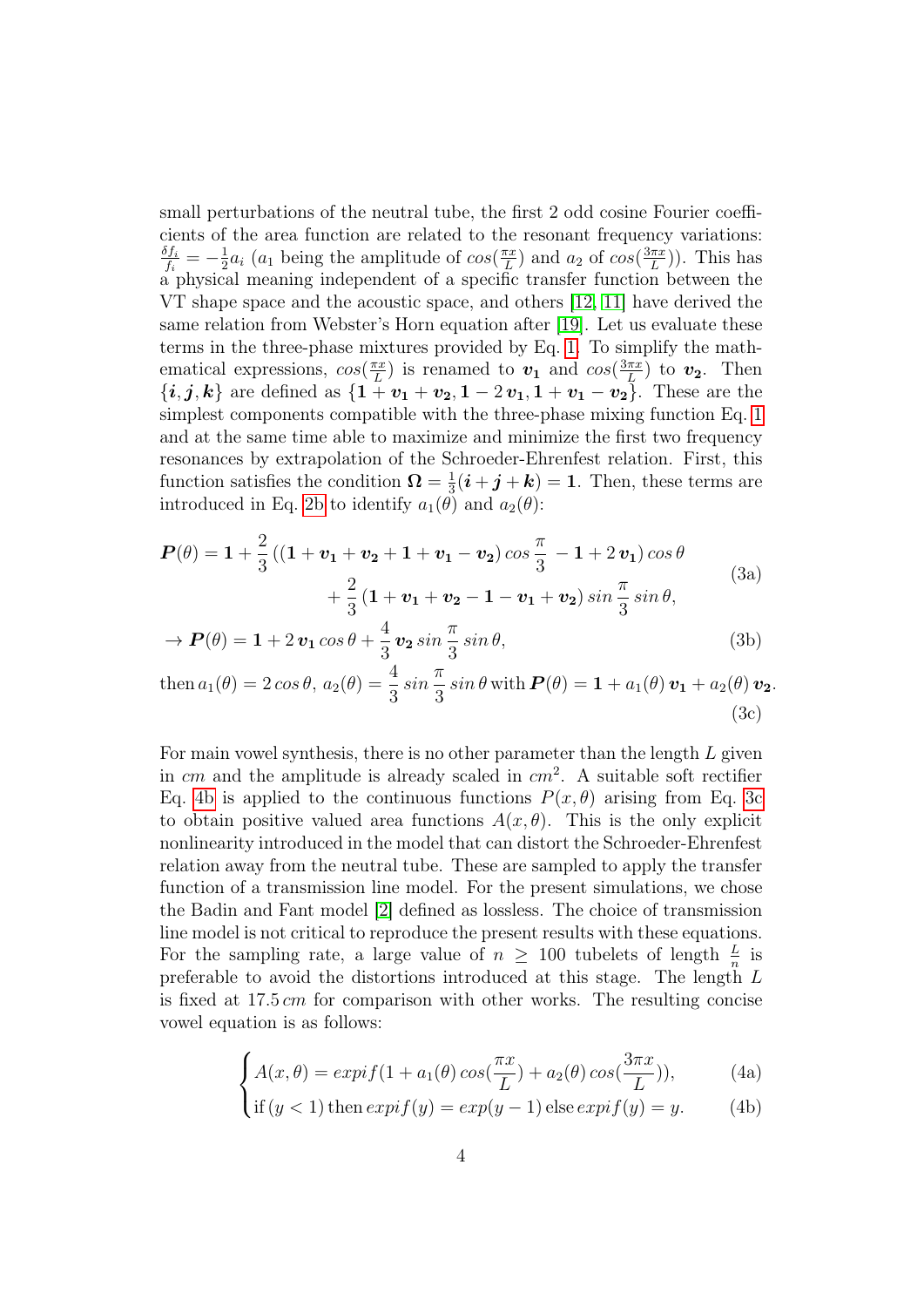This equation associates the main vowels with  $\theta$  angles corresponding to pairs of Fourier coefficients  $a_1$  and  $a_2$ . In Fig. [1,](#page-13-0) the series of eight vowels [i, u, o, o, a,  $\varepsilon$ , e, i] is produced with  $\theta \in \{0, \frac{\pi}{3}\}$  $\frac{\pi}{3}, \frac{\pi}{2}$  $\frac{\pi}{2}, \frac{2\pi}{3}$  $\frac{2\pi}{3},\pi,\frac{4\pi}{3},\frac{3\pi}{4}$  $\frac{3\pi}{4}, \frac{5\pi}{3}$  $\frac{\delta \pi}{3}$  and with Fourier coef-ficients (partially) given by Eq. [3c](#page-3-1)  $(a_1, a_2) \in \{ (2, 0), (1, 1), (0, \alpha), (-1, 1), (-2, 0),$  $(-1,-1), (0,-\alpha), (1,-1)$ } with  $\alpha = \frac{4}{3}$  $\frac{4}{3} \sin \frac{\pi}{3}$ . It is logical to find for [u, a, i] the coefficients given for the definition of  $\{\boldsymbol{i}, \boldsymbol{j}, \boldsymbol{k}\}\$ . Let us mention the analogy with an octatonic musical scale having W-H-H-W-W-H-H-W intervals which suggests that a common structure to speech and music is revealed by this representation (see [\[20\]](#page-11-8)). Equation. [1](#page-2-1) has a second important property for the expression of the structure of the vowel space which is the antisymmetry with respect to  $\Omega$ : we have  $P(\theta + \pi) = 2\Omega - P(\theta)$  then the coefficients of  $[\epsilon, i, \rho]$  can be directly deduced from those of  $[u, a, i]$  because  $a_i(\theta + \pi) = -a_i(\theta)$ . The extrema of the acoustic space are well reached in spite of the nonlinearities transforming the circle into a triangular shape (Fig. [1\)](#page-13-0): [i, a, o, e] correspond well to  $\{min(f_1), max(f_1), min(f_2), max(f_2)\}\$ and this is determined by the values of  $a_i$ . To generate the complete vowel space, the extension to a domain is performed by multiplying  $a_1(\theta)$  and  $a_2(\theta)$ by a scalar  $\rho$  varying between 0 and 1. Thus, the central vowel [a] corresponds to  $\rho = 0$  and except for this point, a bijection is established between the surfaces  $P(\rho, \theta) \leftrightarrow (\rho a_1, \rho a_2)$  and this is observed between all of them and the vowel space  $(f_1, f_2)$ .

#### <span id="page-4-0"></span>4 The coordination function

Another more practical equation for n-tubes and articulatory modeling can be rewritten from the three-phase mixing function (Eq. [1\)](#page-2-1). Let us insist that this is mathematically equivalent. This highlights the properties of the resulting parameter vector  $\boldsymbol{P}(\theta)$  and its terms are significant: they express the coordination between the parameters along the  $\theta$  cycle. In other words, for articulatory modeling, they explain how the phases and amplitudes of the different parameters of a model are locked together in a continuous domain. The area function is a side product that is analyzed section [5](#page-5-0) to find a link between these two classes of models. As developed in section [5,](#page-5-0) it is also possible to apply it not only with the vectors  $\{\bm i, \bm j, \bm k\}$ , but also with their three dual vectors  $\{\Omega, \Psi_1, \Psi_2\}$  appearing in this function. As it is a rewriting, we give a priori the new form in which the two unknown terms are identified from those of Eq. [2b](#page-2-2) with element wise operations (we already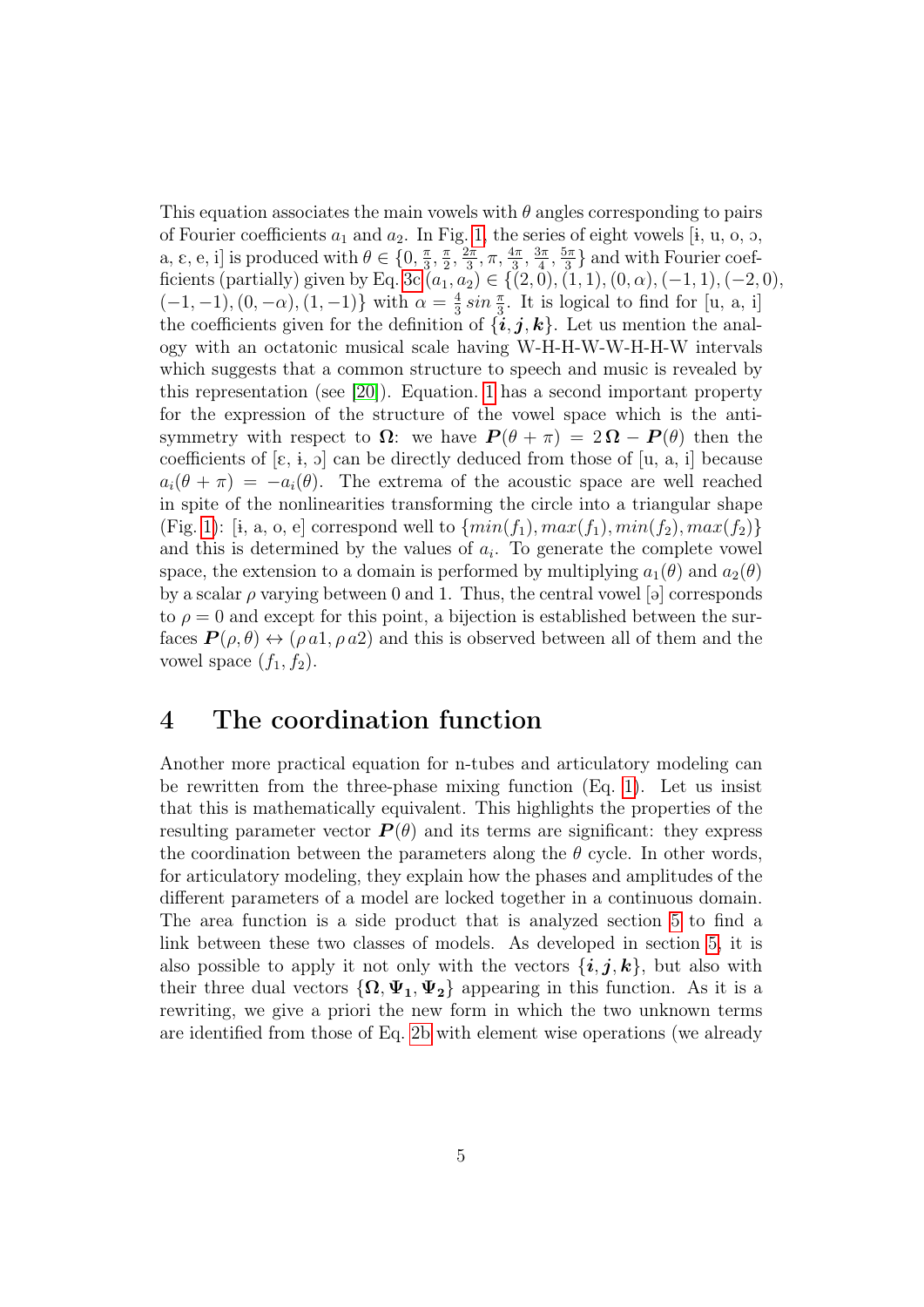know the third  $\Omega = \frac{1}{3}$  $\frac{1}{3}(\boldsymbol{i}+\boldsymbol{j}+\boldsymbol{k}))$ :

$$
\boldsymbol{P}(\theta) = \boldsymbol{\Omega} + \boldsymbol{\Psi}_1 \cos(\boldsymbol{\Psi}_2 - \theta) \tag{5a}
$$

$$
\rightarrow \, P(\theta) = \Omega + \Psi_1 \left( \cos \Psi_2 \cos \theta + \sin \Psi_2 \sin \theta \right) \tag{5b}
$$

After identification, we obtain:  $\Psi_1 \cos \Psi_2 = \frac{2}{3}$ After identification, we obtain:  $\Psi_1 \cos \Psi_2 = \frac{2}{3} ((i+k) \cos \frac{\pi}{3} - j)$  and  $\Psi_1 \sin \Psi_2 = \frac{2}{3} (i-k) \sin \frac{\pi}{3}$ . The values of the vectors  $\int \Psi_1 \Psi_2$  are derived from these of  $\frac{2}{3}$  (**i** – **k**) sin  $\frac{\pi}{3}$ . The values of the vectors  $\{\Psi_1, \Psi_2\}$  are derived from those of  $\{i, j, k\}$ :

$$
\begin{cases} \n\Psi_2 = \operatorname{atan}(((\boldsymbol{i} - \boldsymbol{k}) \sin \frac{\pi}{3}) / (\frac{1}{2} (\boldsymbol{i} + \boldsymbol{k}) - \boldsymbol{j})), \\ \text{and } \boldsymbol{P}(\pi) = \boldsymbol{j} \rightarrow \Psi_1 = (\boldsymbol{\Omega} - \boldsymbol{j}) \cos^{-1} \Psi_2. \end{cases} \tag{6b}
$$

<span id="page-5-2"></span><span id="page-5-1"></span>
$$
and P(\pi) = \mathbf{j} \to \Psi_1 = (\mathbf{\Omega} - \mathbf{j}) \cos^{-1} \Psi_2.
$$
 (6b)

The antisymmetry with respect to  $\Omega$  is easily proved in this second form: we have  $P(\theta + \pi) = 2\Omega - P(\theta)$  since  $\cos(\Psi_2 - (\theta + \pi)) = -\cos(\Psi_2 - \theta)$ . In particular, the effect of each scalar parameter included in  $\bm{P}$  at each  $\theta$ is easy to identify as agonist or antagonist and this is useful for controlling articulatory models. The variations of each parameter along the cycle can be coded according to a rule for assigning a parameter extremum to a phase. For example, the length variation is coded as  $L = \overline{L} + \Delta L \cos(\frac{\pi}{3} - \theta)$  for having a maximum  $\overline{L} + \Delta L$  for the phase  $\frac{\pi}{3}$  of vowel [u]. Thus, the direct method is the conversion of the known vectors of the parameters of  $[u,a,i]$ with Eq. [6a](#page-5-1) and [6b.](#page-5-2) As before, the coordination function is extended to a domain by multiplying the amplitude  $\Psi_1$  by  $\rho$ :

<span id="page-5-3"></span>
$$
\boldsymbol{P}(\rho,\theta) = \boldsymbol{\Omega} + \rho \, \boldsymbol{\Psi}_1 \cos(\boldsymbol{\Psi}_2 - \theta) \tag{7}
$$

This formula is easy to use and if applied to real VT data published by [\[17\]](#page-11-1), it generates a mapping from 3 vectors corresponding to extreme vowels including the length component.

#### <span id="page-5-0"></span>5 Comparison of two 4-tube models

While the generic model has 2 degrees of freedom to generate a large vowel space  $(f_1, f_2)$ , the 4-tube models [\[16,](#page-11-9) [8\]](#page-10-4) require 3 homogeneous parameters with  $\{X_c, A_c, A_l\}$  (constriction position and area, lips area). It has been shown that anthropomorphic models also require at least these parameters for inversion [\[5\]](#page-10-5). On the other hand, with Monte Carlo simulations with 4-tube with a total length set at  $17.5 \, \text{cm}$ , [\[6\]](#page-10-1) noticed that the vowel space is maximized with 7 parameters and that having  $N > 4$  sections is unnecessary. This maximized vowel space was defined as the articulatory potential of a closed-open tube having a given length. The generic model has somewhat smaller  $(f_1, f_2)$  (Fig. [1\)](#page-13-0) and we suspect that the extra 5 of parameters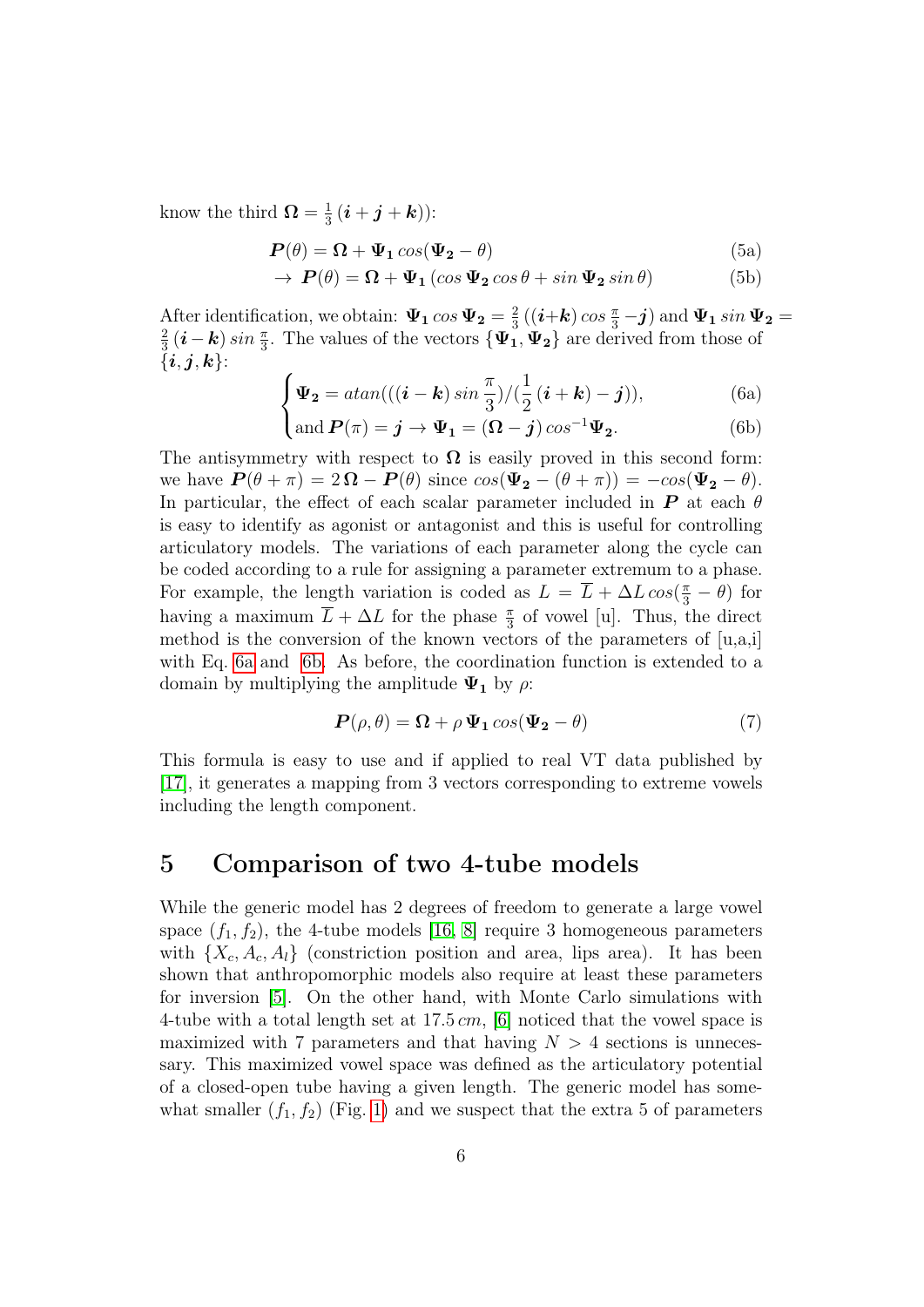are the source of the undesirable many to one relationship, partly due to the fact that the 4-tube cut is determined by 3 of them. Note that the third formant is not incorporated into the current definition of vowel space. Therefore, to obtain its control, the generic model must be defined with  $cos(\frac{5\pi x}{L})$  $\frac{\pi x}{L}$  terms leading to an additive parameter. This would be consistent with  $\{X_c, A_c, A_l\}$  but this improvement is to be developed later. We derive from the generic model the well-known 4-tube DRM having an optimal cut [\[14\]](#page-11-10) and compare it with a circularized Fant model with 4 parameters  $\{X_c, A_c, A_l, L\}$ . The goal of the DRM is to propose a division into 8 regions and a rule to vary their areas by knowing the direction of variation of each of the first 3 formants. For the 2 formants only, we limit ourselves to 4 regions and the cut of the closed-open tube is done at  $\{\frac{L}{6}\}$  $\frac{L}{6},\frac{L}{2}$  $\frac{L}{2}, \frac{5L}{6}$  $\frac{6L}{6}$  from glottis to lips. The parameters of the DRM are the areas of each section named  ${A_1, A_2, A_3, A_4}$  while the corresponding values of the generic model are the  $P_i$  values before rectification (Eq. [4b\)](#page-3-0). Since the cutting is done at zero crossings of the  $v_1$  and  $v_2$  components, these values are taken in the generic model at the  $x \in \{0, \frac{L}{3}\}$  $\frac{L}{3}, \frac{2L}{3}$  $\{2L}{3}$ ,  $L$ } points to compute  $P_i$ . Moreover, the values of  $\{P_1, P_2\}$  are antisymmetric by construction from the generic model with those of  $\{P_3, P_4\}$ . This is an internal antisymmetry about the midpoint  $\frac{L}{2}$ , well described by [\[14\]](#page-11-10) and not to be confused with that created by the coordination function, although it has common effects. Because  $v_i(0) = -v_i(L)$ and  $v_i(\frac{L}{3})$  $(\frac{L}{3}) = -v_i(L - \frac{L}{3})$  $(\frac{L}{3}) = -v_i(\frac{2L}{3})$  $\frac{2L}{3}$ ) we obtain  $P_3 = 2 - P_2$  and  $P_4 = 2 - P_1$ from Eq. [3c.](#page-3-1) What is called the reduction is the systematic calculation of  ${P_3, P_4}$  from  ${P_1, P_2}$  so that this property explicitly reduces the number of free parameters to 2. When this reduction is not applied, the coordination function preserves the internal antisymmetry introduced by the components  $v_1$  and  $v_2$ . This is because their amplitudes respect  $a_i(\theta + \pi) = -a_i(\theta)$  along the cycle as seen in section [3.](#page-2-0) There is an equivalence between the explicit reduction and the coordination and this is encoded in  $\Psi_1$  and  $\Psi_2$ . We find here the main property of the coordination function which consists in relying on the odd cosine Fourier components. With the generic model and the present DRM reduction, these 2 components are controlled variables so that only two degrees of freedom are needed to determine the variations of  $(f_1, f_2)$ away from the neutral tube, even if they are non linear. This is a baseline for observing the effect of the coordination function when the  $v_1$  and  $v_2$  components and many others are not controlled. Its configuration for  $\{P_1, P_2\}$ after the transformation  $\{i, j, k\} \rightarrow \{\Omega, \Psi_1, \Psi_2\}$  is detailed in Table [1.](#page-12-2) Following the same notation as for the generic model, for  $\{P_3, P_4\}$ , we have  $\Psi_1(\frac{2L}{3})$  $(\frac{2L}{3}) = -\Psi_1(\frac{L}{3})$  $(\frac{L}{3}), \Psi_2(\frac{2L}{3})$  $(\frac{2L}{3})=\Psi_2(\frac{L}{3})$  $\frac{L}{3}$ ) and  $\Psi_1(L) = -\Psi_1(0), \Psi_2(L) = \Psi_2(0).$ This is easy to check that  $P_3 = 2 - P_2$  and  $P_4 = 2 - P_1$  as for the reduction. The version of Fant's model that was implemented by [\[3\]](#page-10-6) is embedded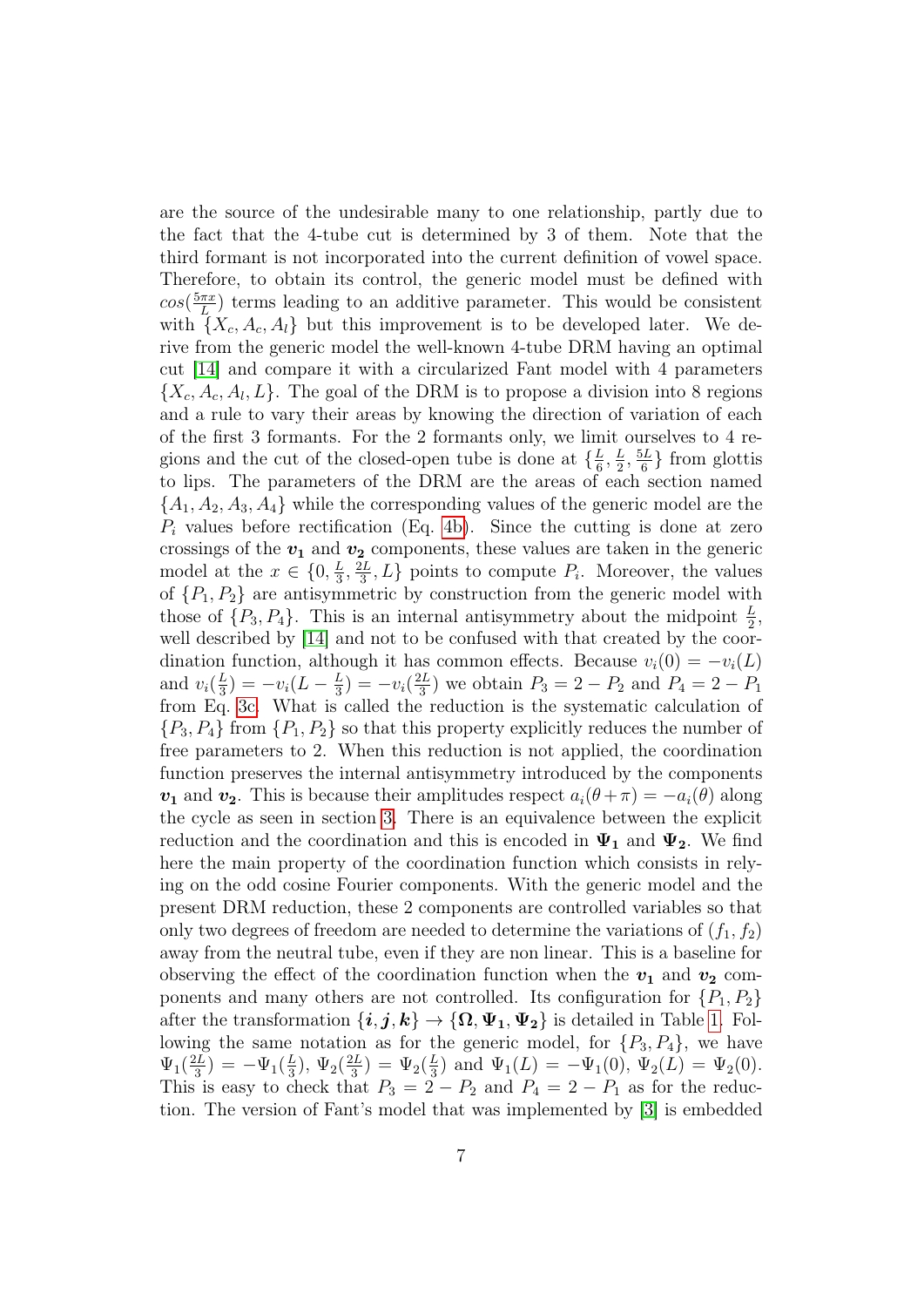in the coordination function format. Its main difference is that a constant length section is sliding (Fig. [3a](#page-15-0)) whereas the DRM is a piston model with a fixed cut: it varies the areas of sections only. The advantage pointed out by [\[4\]](#page-10-7) is to represent the tongue movements by variations of  $\{X_c, A_c\}$  and this has been considered until now as a divergence between these two classes of models. However, the geometry of this model does not have the symmetries introduced by the cut and at the same time it reduces the antisymmetry of the area function. This does not mean that the latter is unrecoverable or that it has no role. Indeed, the vocal tract does not function as a piston model but there is no evidence that they have nothing in common as defended by [\[4\]](#page-10-7). To equalize their number of parameters to 4, we also vary the length L in the Fant model. We have seen in section [4](#page-4-0) how to find  $\{\mathbf\Omega,\Psi_1,\Psi_2\}$ for this parameter. The principle is the same for the 3 others: (1) choice of the offset (2) fixing the variation amplitude around the offset before soft rectification (3) assigning an extremum of each parameter to a vowel phase. For example Table [2,](#page-12-3)  $X_c$  is maximal for [i] so that the configuration acquires a large posterior Helmholtz cavity specific to this vowel [\[6\]](#page-10-1). Note that the language adopted to specify configurations is different in articulatory modeling because it is goal-oriented and qualitative. Based on the geometry of the model, the coordination function specifies how the parameters are cycled. Here, variations in  $\{X_c, A_c\}$  correspond to an anatomically relevant rotation of the tongue in the mouth. This is also easy to recover  $\{i, j, k\}$ from  $\{\Omega, \Psi_1, \Psi_2\}$ . At this point, the coordination function is fully compatible with both classes of models. Nevertheless, there is a reconstruction step to have a sampled  $P(i, \rho, \theta)$  which is described in the captions of Table [1](#page-12-2) and [2.](#page-12-3) Then, soft rectification is applied with Eq. [4b,](#page-3-0) changing the DCT spectrum for both models. Remarkably, a small amount of even components are introduced into the area function of the DRM. The transmission line model is set lossless for the DRM and lossy for the Fant model. The models are first simulated at  $\rho = 1$  and  $\theta$  varying from 0 to  $2\pi$  with the coordination function (labelled  $C2$  in Fig. [2](#page-14-0) and [3\)](#page-15-0). Both vowel spaces have a similar structure with the 8 vowels placed comparatively (Fig[.2](#page-14-0)[,3b](#page-15-0)). The size of the vowel space for Fant's model appears to be reduced. The two 4-tube models are simulated under 2 conditions: (1)  $C1$ , with their 4 parameters uncorrelated and uniformly distributed within  $\Omega \pm \Psi_1$  (2) C2 using the coordination function with  $\rho = 1$  together with  $(\rho, \theta)$  randomnesses. We observe Fig[.2](#page-14-0) that for the DRM, the space  $(f_1, f_2)$  is identically covered except at the corners of the uniform distribution. For Fant's model, more points of  $C1$  escape from the  $C2$  space but this is globally confined. Then  $C2$  does not decrease so much the articulatory potential of Fant's model as defined by  $C1$ . We evaluate the two cosine Fourier coefficients of the area function which are here the most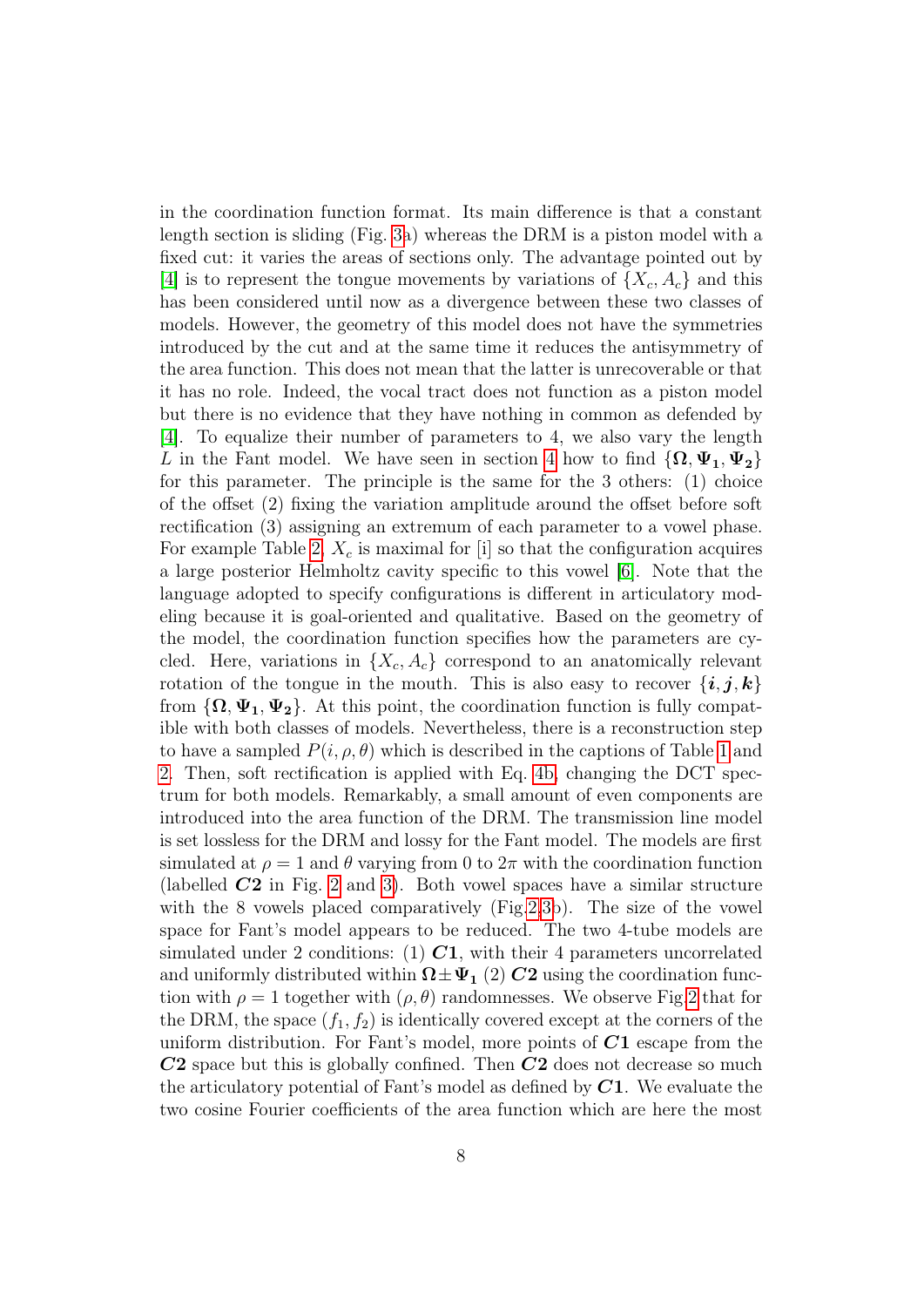informative components of the DCT spectrum:

$$
\int \tilde{a}_1(\rho,\theta) = \frac{2}{n} \sum_{i=1}^n A(i,\rho,\theta) \cos(\frac{\pi i}{n}),
$$
 (8a)

$$
\hat{a}_2(\rho,\theta) = \frac{2}{n} \sum_{i=1}^n A(i,\rho,\theta) \cos(\frac{3\pi i}{n}).
$$
 (8b)

For each of the models, the formants  $(f_{1n}, f_{2n})$  of the neutral position  $\boldsymbol{P}(0, 0)$ are calculated. Let remark this is not an uniform area function for the Fant model. In Fig[.4,](#page-16-0) the deviations from the neutral position in relative values  $df_1 = (f_1 - f_{1n})/f_1$  and  $df_2 = (f_2 - f_{2n})/f_2$  are plotted as a function of  $(\tilde{a}_1, \tilde{a}_2)$ . This shows that  $C2$  is represented by surfaces whereas  $C1$  is represented by disparate dots distant from these surfaces. Considering that  $(\tilde{a}_1, \tilde{a}_2)$  reflects control parameters the key point is that we observe for  $C1$ the many to one relationship whereas it disappears for  $C2$ : the intrinsic dimension is reduced at 2 for both models. By combining the two surfaces which cross in each graph, a bijection is established between pairs  $(\tilde{a}_1, \tilde{a}_2)$ and  $(df_1, df_2)$ . Note, however, that there is a non-visible deviation from bijectivity between [a] and [O] for Fant's model, but that this does not affect the validity of this observation. For DRM, we have seen that the dimension can be explicitly reduced due to internal antisymmetry. Here, the only reason to have a many-to-one relationship is the decorrelation between the areas  $A_i$ . The coordination function only generates the internal antisymmetry as does the explicit reduction. Moreover, the variations of  $(f_1, f_2)$  according to  $(\tilde{a}_1, \tilde{a}_2)$  from one model to another are well correlated in the  $C2$  condition. For the Fant model, the coordination function generates a geometrically consistent set of configurations that are antisymmetric because  $(\tilde{a}_1, \tilde{a}_2)$  vary circularly. Despite the weaker internal antisymmetry and then weaker values of  $(\tilde{a}_1, \tilde{a}_2)$ , the two vowel spaces acquire a similar structure. The first explanation for the disparity of the  $C1$  points in Fig[.4a](#page-16-0), which is the signature of the many-to-one relation, is the growth of the even cosine Fourier coefficients associated with a degree of internal symmetry. [\[15\]](#page-11-5) showed as a corollary that these coefficients have no first order effect on  $(f_1, f_2)$  and we extrapolate here by assuming that they have a small effect in the range of odd coefficients. After [\[12\]](#page-11-6), [\[22\]](#page-12-0) tried to disentangle them using constraints, knowing they cannot be evaluated from the formants  $f_i$ . Then, the decorrelation between areas  $A_i$  in DRM  $C1$  is a source of many-to-one relationship as shown in Fig[.4a](#page-16-0). A remaining question is the relationship between the resonant frequencies and the cosine Fourier coefficients. It turns out that for the generic model as well as for the reduced DRM, this presents a quadratic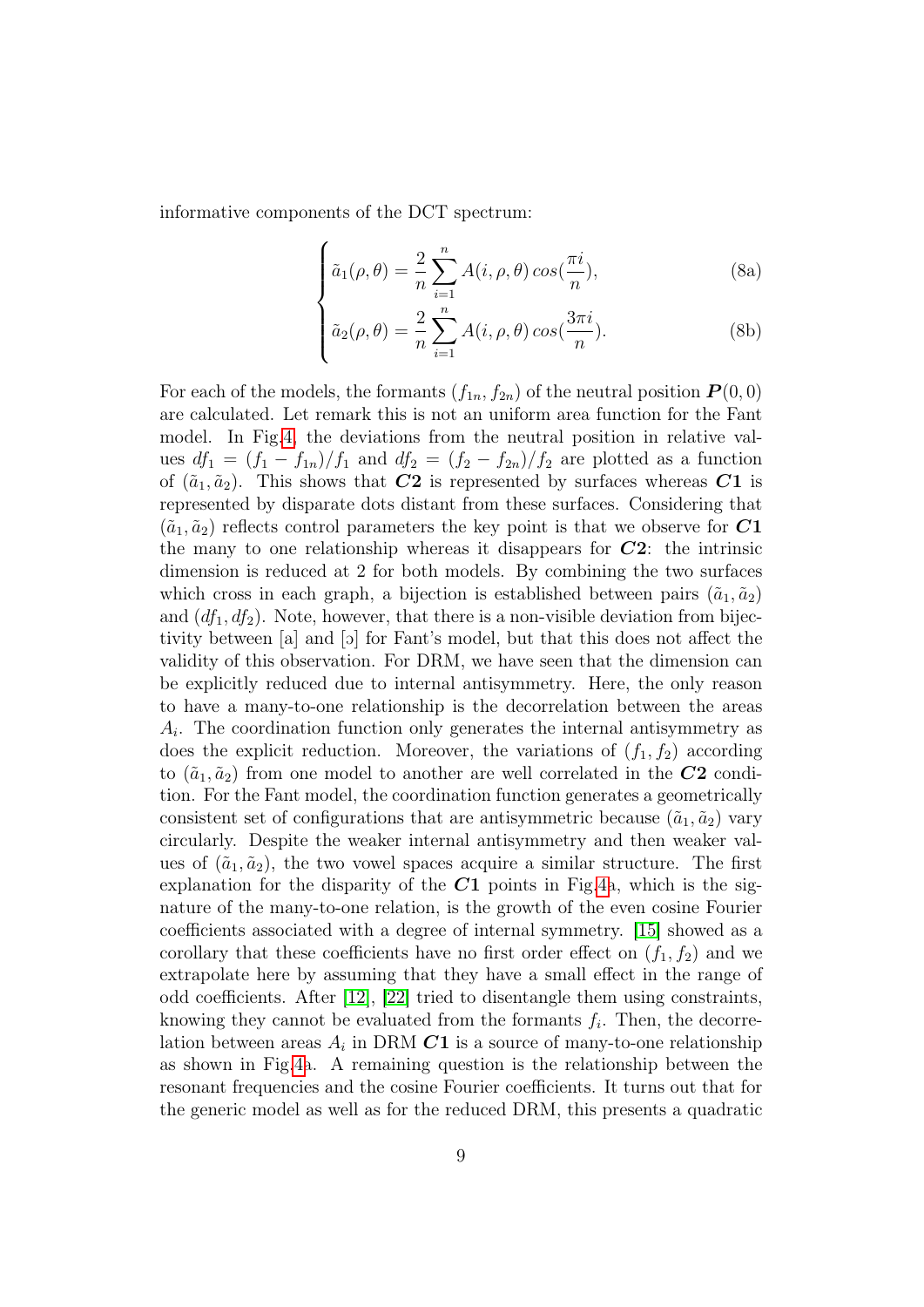term biasing the Schroeder-Ehrenfest relation only for  $df_1$ . The variations away from the neutral tube are approximated fairly well by  $df_1 = -\frac{\tilde{a}_1}{2} - \frac{\tilde{a}_2^2}{4}$ and  $df_2 = -\frac{\tilde{a}_2}{2}$  $\frac{2}{2}$  (this estimate is plotted Fig. [2\)](#page-14-0). This has the main effect of transforming a circular shape into a triangular shape, providing physical support for the common shape of the vowel space. This cannot be due to soft rectification because it does not produce such a bias but it is an interference in the transfer function. This fitting is a surprising simplification to explain. This depends on the specific cut  $\{\frac{L}{6}\}$  $\frac{L}{6},\frac{L}{2}$  $\frac{L}{2}, \frac{5L}{6}$  $\frac{6L}{6}$  of the reduced DRM and any perturbation of it will change  $(\tilde{a}_1, \tilde{a}_2)$  and invalidate the previous estimate. In the Fant model, the  $X_c$  parameter controlling the length of the sections is involved, precluding the fit between  $(\tilde{a}_1, \tilde{a}_2)$  and  $(f_1, f_2)$ . We conclude that implicit nonlinearities are difficult to analyze, emphasizing the value of having the simplest models in hand as a baseline. Moreover, even coefficients linked with symmetric configurations are enhanced in the Fant model and this is combined with length variations for explaining the manyto-one relationship observed in  $C1$ . All these factors are present with real VT forms and this makes the existence of an analytical solution doubtful. In this context, the coordination function has the main property of generating for the non-optimal VT forms the regular relation existing with the generic model and the reduced DRM. In other words, the coordination function is an optimal way to exploit the articulatory potential of a vocal tract to create a vowel space as well as to generate a one-to-one correspondence. The residue of  $C1$  points (Fig. [3b](#page-15-0)) with better contrast might be unrecoverable. Following this reasoning, most of the points produced with 7 parameters [\[6,](#page-10-1) Fig. 4 with  $L = 17.5 \text{ cm}$  and especially those located in the crown outside the DRM C2 could be excluded from the definition of the articulatory potential of a closed-open tube. It appears that these points are outside the human vowel space, with the exception of [i] which is outside of the DRM C2. This suggests that the third parameter we have discarded has a role for this vowel and is a call to extend the present analysis.

# 6 Conclusion

After [\[7\]](#page-10-2), we showed that the vowel space can be described as a pre-existing mathematical object. After [\[4\]](#page-10-7), this has the disadvantage that it bears little resemblance to the human VT. To resolve this contradiction, a Platonic proposal is to consider that humans have discovered how to make vowels with their non-optimal vocal tract by using the coordination function. The first way of coding  $\{\Omega, \Psi_1, \Psi_2\}$  from  $\{\boldsymbol{i}, \boldsymbol{j}, \boldsymbol{k}\}\$ as in Table [1](#page-12-2) is abstract but the second Table [2](#page-12-3) is on the contrary adapted to think about this evolutionary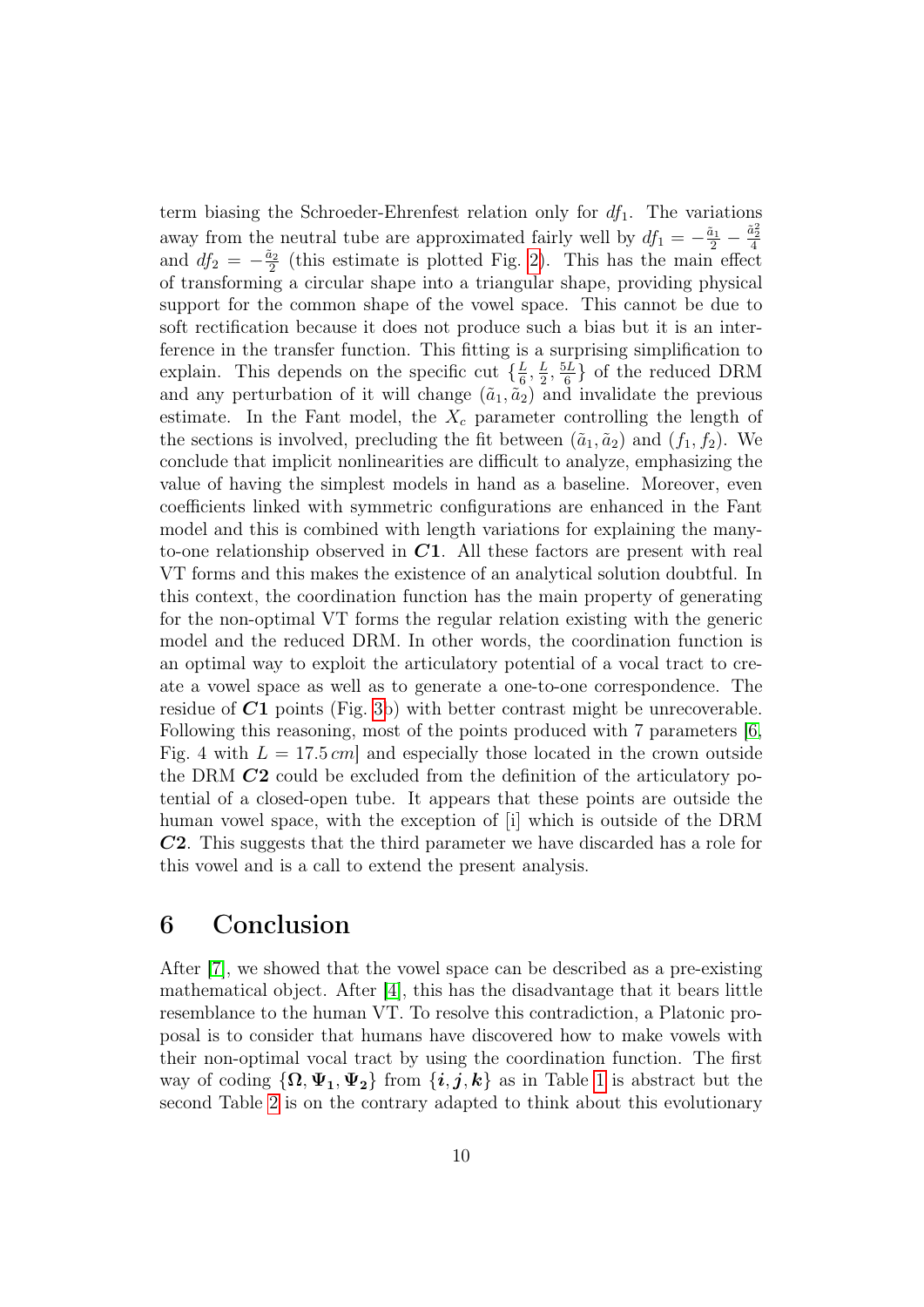process because it is geometrically constrained. This means that the acoustic contrast  $df_i$  is determined by the volume  $[\mathbf{\Omega} \pm \mathbf{\Psi}_1]$  which is indexed by  $(\tilde{a}_1, \tilde{a}_2)$ . For example, a restriction of the interval of  $X_c$  related to the ability to rotate the tongue in the mouth has a roughly proportional effect on  $(\tilde{a}_1, \tilde{a}_2)$  and then on the size of the space  $(f_1, f_2)$ . For monkeys, this capacity is strongly reduced because they have a fixed larynx and a small pharyngeal cavity. The anatomical ranges observed by [\[10\]](#page-11-11) are quite small and this provides a new objective criterion for judging whether they are truly "speech ready".

### References

- <span id="page-10-0"></span>[1] B. S. Atal, J. J. Chang, M. V. Mathews, and J. W. Tukey. Inversion of articulatory-to-acoustic transformation in the vocal tract by a computersorting technique. The Journal of the Acoustical Society of America, 63(5):1535–1555, 1978.
- <span id="page-10-3"></span>[2] P. Badin and G. Fant. Notes on vocal tract computations. Stl- qpsr 2-3/1984, Royal Institute of Technology, Stockholm, Sweden, 1984.
- <span id="page-10-6"></span>[3] P. Badin, P. Perrier, L.-J. Boë, and C. Abry. Vocalic nomograms: Acoustic and articulatory considerations upon formant convergences. The Journal of the Acoustical Society of America, 87(3):1290–1300, 1990.
- <span id="page-10-7"></span>[4] Louis-Jean Boë and Pascal Perrier. Comments on "distinctive regions and modes: A new theory of speech production" by m. mrayati, r. carré and b. guérin. Speech Communication, 9(3):217–230, 1990.
- <span id="page-10-5"></span>[5] Louis-Jean Boë, Pascal Perrier, and Gérard Bailly. The geometric vocal tract variables controlled for vowel production: proposals for constraining acoustic-to-articulatory inversion. Journal of Phonetics, 20(1):27–38, 1992.
- <span id="page-10-1"></span>[6] Louis-Jean Boë, Thomas R. Sawallis, Joël Fagot, Pierre Badin, Guillaume Barbier, Guillaume Captier, Lucie Ménard, Jean-Louis Heim, and Jean-Luc Schwartz. Which way to the dawn of speech?: Reanalyzing half a century of debates and data in light of speech science. Science Advances, 5(12):eaaw3916, 2019.
- <span id="page-10-2"></span>[7] René Carré. Dynamic properties of an acoustic tube: Prediction of vowel systems. Speech Communication, 51(1):26–41, 2009.
- <span id="page-10-4"></span>[8] G. Fant. Acoustic Theory of Speech Production. Mouton, 1960.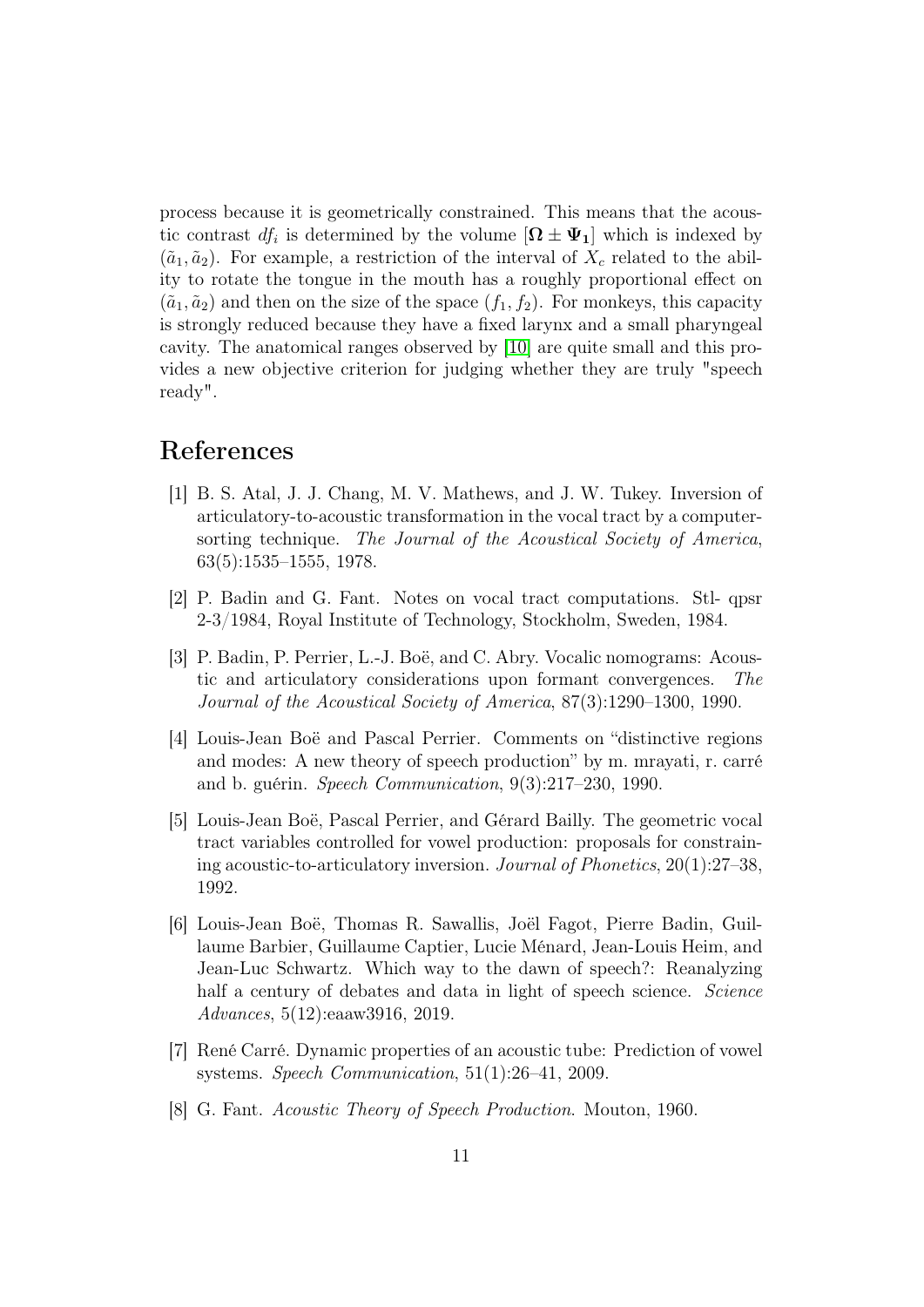- <span id="page-11-2"></span>[9] G. Fant and S. Pauli. Spatial characteristics of vocal tract resonance modes. In Proceeding of the Speech Communication Seminar, 1974.
- <span id="page-11-11"></span>[10] W. Tecumseh Fitch, Bart de Boer, Neil Mathur, and Asif A. Ghazanfar. Monkey vocal tracts are speech-ready. Science Advances, 2(12):e1600723, 2016.
- <span id="page-11-0"></span>[11] J. M. Heinz. Perturbation functions for the determination of vocal-tract area functions from vocal-tract eigenvalues. Stl- qpsr 1/1967, Royal Institute of Technology, Stockholm, Sweden, 1967.
- <span id="page-11-6"></span>[12] P. Mermelstein. Determination of the vocal-tract shape from measured formant frequencies. The Journal of the Acoustical Society of America, 41(5):1283–1294, 1967.
- <span id="page-11-3"></span>[13] M. Mrayati, R. Carré, and B. Guérin. Distinctive regions and modes: A new theory of speech production. Speech Commun., 7(3):257–286, October 1988.
- <span id="page-11-10"></span>[14] M. Mrayati, R. Carré, and B. Guérin. Distinctive regions and modes: A new theory of speech production. Speech Commun., 7(3):257–286, October 1988.
- <span id="page-11-5"></span>[15] M. R. Schroeder. Determination of the geometry of the human vocal tract by acoustic measurements. The Journal of the Acoustical Society of America, 41(4B):1002–1010, 1967.
- <span id="page-11-9"></span>[16] Kenneth N. Stevens and Arthur S. House. Development of a quantitative description of vowel articulation. The Journal of the Acoustical Society of America, 27(3):484–493, 1955.
- <span id="page-11-1"></span>[17] Brad H. Story. A parametric model of the vocal tract area function for vowel and consonant simulation. The Journal of the Acoustical Society of America, 117(5):3231–3254, 2005.
- <span id="page-11-4"></span>[18] Brad H. Story and Ingo R. Titze. Parameterization of vocal tract area functions by empirical orthogonal modes. Journal of Phonetics, 26(3):223–260, July 1998.
- <span id="page-11-7"></span>[19] G. Ungeheuer. Elemente einer akustischen Theorie der Vokalartikulation. Springer-Verlag, Berlin, 1962.
- <span id="page-11-8"></span>[20] Wikipedia contributors. List of musical scales and modes — Wikipedia, the free encyclopedia. [https://en.wikipedia.org/w/index.php?](https://en.wikipedia.org/w/index.php?title=List_of_musical_scales_and_modes&oldid=1007710677)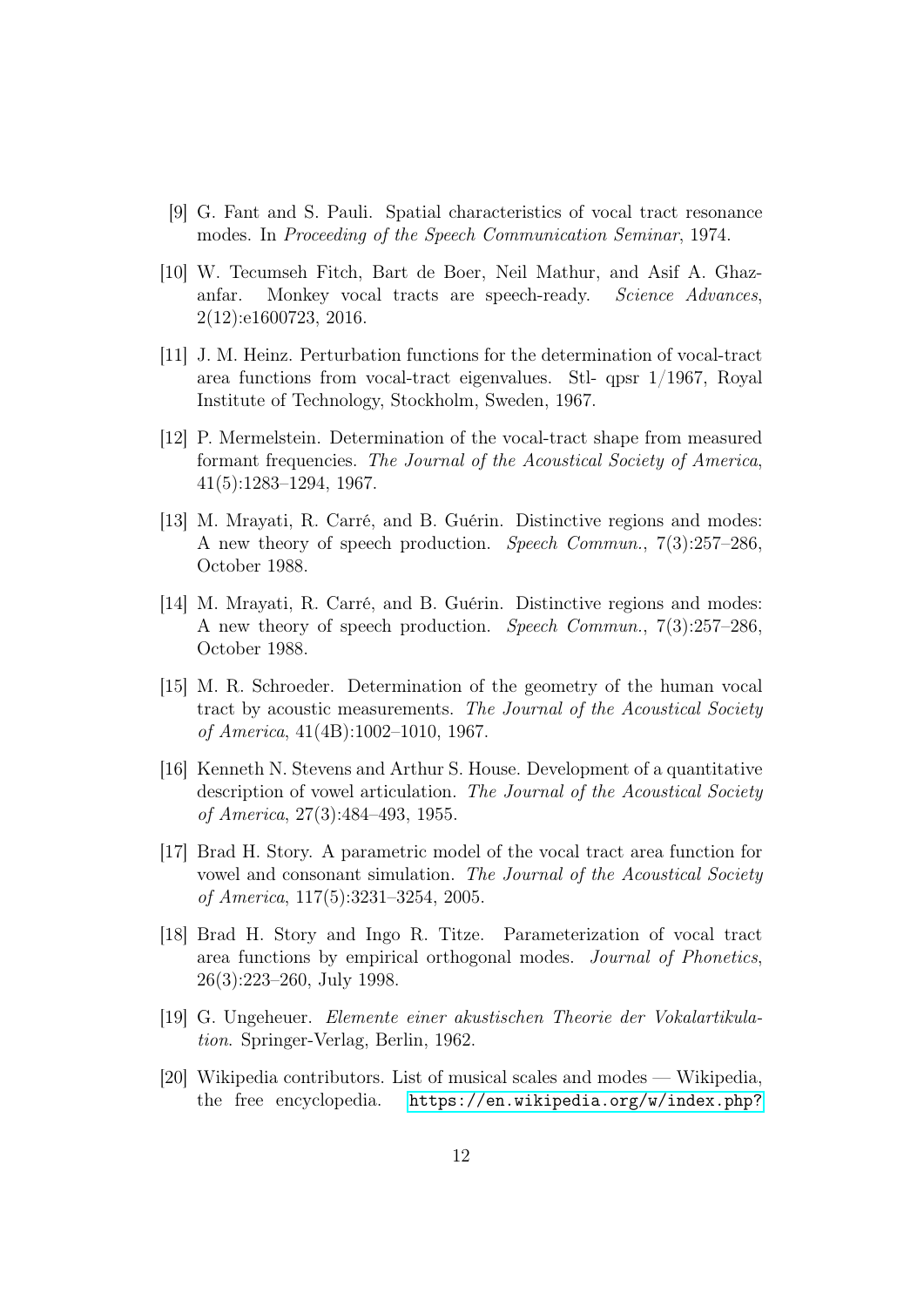[title=List\\_of\\_musical\\_scales\\_and\\_modes&oldid=1007710677](https://en.wikipedia.org/w/index.php?title=List_of_musical_scales_and_modes&oldid=1007710677), 2021. [Online; accessed 20-October-2021].

- <span id="page-12-1"></span>[21] Wikipedia contributors. Ternary plot — Wikipedia, the free encyclopedia. [https://en.wikipedia.org/w/index.php?title=Ternary\\_](https://en.wikipedia.org/w/index.php?title=Ternary_plot&oldid=1027347669) [plot&oldid=1027347669](https://en.wikipedia.org/w/index.php?title=Ternary_plot&oldid=1027347669), 2021. [Online; accessed 20-October-2021].
- <span id="page-12-0"></span>[22] Hani Yehia and Fumitada Itakura. A method to combine acoustic and morphological constraints in the speech production inverse problem. Speech Communication, 18(2):151–174, 1996.

# 7 Figures and Tables

| Parameter | $\boldsymbol{x}$ |     | $i(x)$ $j(x)$ $k(x)$ $\Omega(x)$ |                  | $\Psi_1(x)$                                                                               |  |
|-----------|------------------|-----|----------------------------------|------------------|-------------------------------------------------------------------------------------------|--|
|           |                  |     | $-1$                             |                  | $2\cos^{-1}(atan(\frac{2}{3}\sin{\frac{\pi}{3}}))$ $atan(\frac{2}{3}\sin{\frac{\pi}{3}})$ |  |
|           |                  | 0.5 |                                  | $\therefore$ 2.5 | $cos^{-1}(atan(-\frac{4}{3}sin \frac{\pi}{3}))$ $atan(-\frac{4}{3}sin \frac{\pi}{3})$     |  |

<span id="page-12-2"></span>Table 1: Setup of the coordination function (Eq. [7\)](#page-5-3) for the 2 first parameters of the DRM controlling the areas of the two first sections from glottis and the two others are set in the text. The model is derived from  $\{i, j, k\}$  of the generic model at given points x. The reconstruction of the 4-tube  $P(i, \rho, \theta)$ function is realized with  $n = 120$  tubelets having length  $\frac{L}{n}$  with  $L = 17.5$  cm. The proportion of n composing each of the 4 sections is  $\{\frac{n}{6}\}$  $\frac{n}{6}, \frac{n}{3}$  $\frac{n}{3}, \frac{n}{3}$  $\frac{n}{3}, \frac{n}{6}$  $\frac{n}{6}$  and the value of  $P(i, \rho, \theta)$  for each is  $\{P_1, P_2, P_3, P_4\}.$ 

| Parameter | 92      | $\Psi_1$        | ψ,       |
|-----------|---------|-----------------|----------|
| $X_{c}$   | $L_c/2$ | $0.3 (L_c - l)$ | $5\Pi/3$ |
| $A_c$     | $-1.5A$ | 2A              |          |
| $A_l$     | A/2     | — A             | $\Pi/3$  |
|           |         |                 | $\Pi/3$  |

<span id="page-12-3"></span>Table 2: Specification of  $\{\Omega, \Psi_1, \Psi_2\}$  of Eq. [7](#page-5-3) for the 4 parameters of the Fant model with the rules described in the text. For parameters  $\{A_c, A_l, L\}$ the underlying geometrical parameters are:  $A = 1 \, \text{cm}^2$ ,  $\overline{L} = 17.5 \, \text{cm}$  and  $\Delta L = 1.5$  cm. The length of sections is defined in number of tubelets so that for  $X_c$  the underlying geometrical parameters are proportions of  $n = 200$ :  $L_c = 0.9$  and  $l = 0.3$ . The reconstruction of the 4-tube  $P(i, \rho, \theta)$  function is realized after rounding, merging and before applying the soft rectification.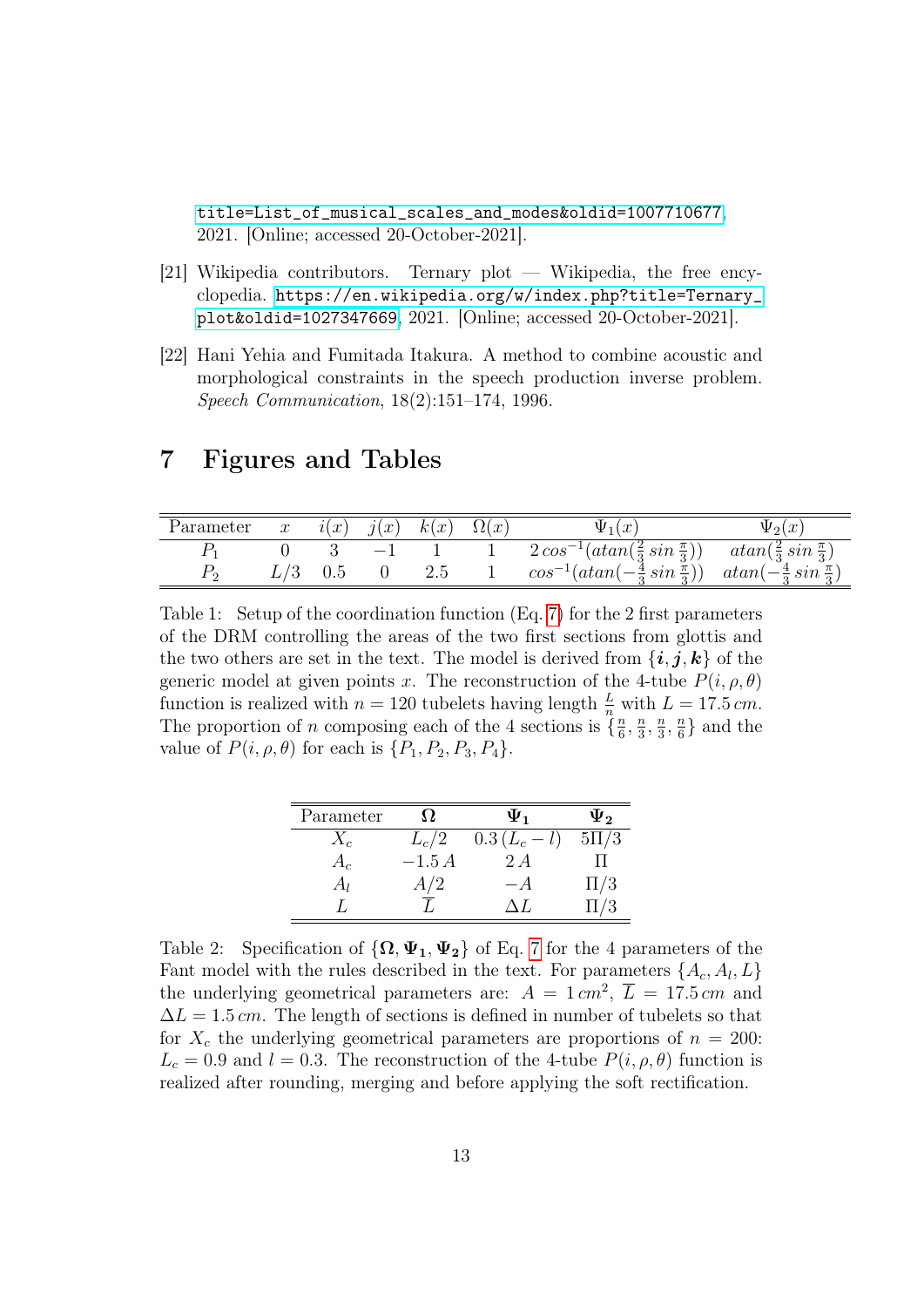

<span id="page-13-0"></span>Figure 1: The vowel space of the generic vocal tract model and its 8 characteristic vowels. The area functions are plotted for each vowel with, at the top, the pairs  $(a_1, a_2)$  of cosine Fourier coefficients which are introduced in the vowel equation (Eq. [4ab](#page-3-2)). For [o,e], we have  $\alpha = \frac{4}{3}$  $rac{4}{3} \sin \frac{\pi}{3}$ .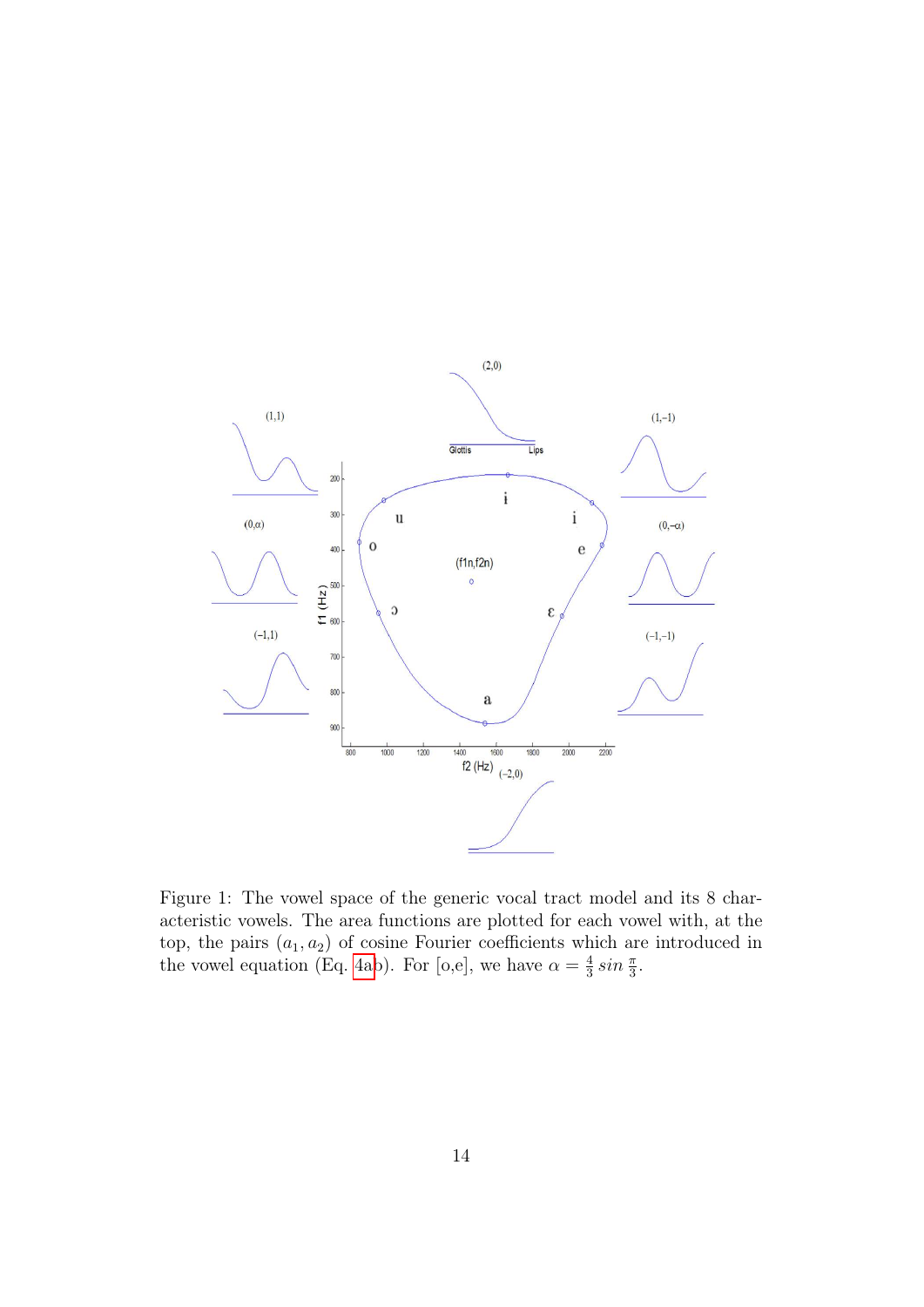

<span id="page-14-0"></span>Figure 2: Simulation in condition  $C1$  together with the vowel space  $C2$  with  $\rho = 1$  obtained with the coordination function. All (non figured) points of  $C2$ are inside of this. The spaces derived from the Schroeder-Ehrenfest relation and Fourier coefficients before and after rectification ("SE" from  $(a_1, a_2)$  and  $(\tilde{a}_1, \tilde{a}_2)$ ) and the biased relation ("est" from  $(\tilde{a}_1, \tilde{a}_2)$ ) are plotted relative to the neutral reference  $(f_{1n}, f_{2n})$ .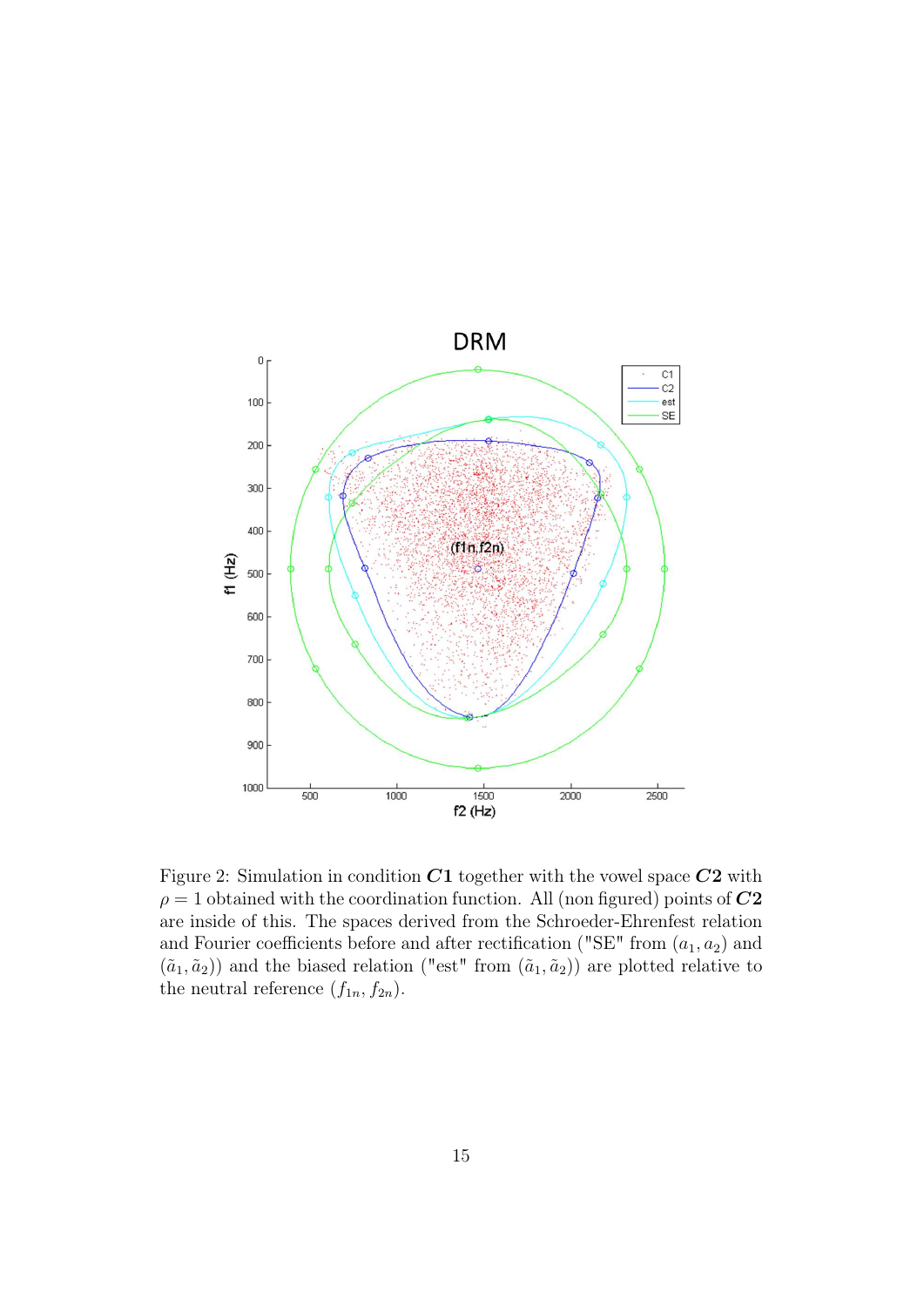

<span id="page-15-0"></span>Figure 3: (a) The design of the Fant model redrawn from [\[3,](#page-10-6) Fig. 1] and the definition of geometrical parameters used in Table [2](#page-12-3) (b) Simulation in condition C1 together with the vowel space C2 with  $\rho = 1$  obtained with the coordination function. All (non figured) points of  $C2$  are inside of this.